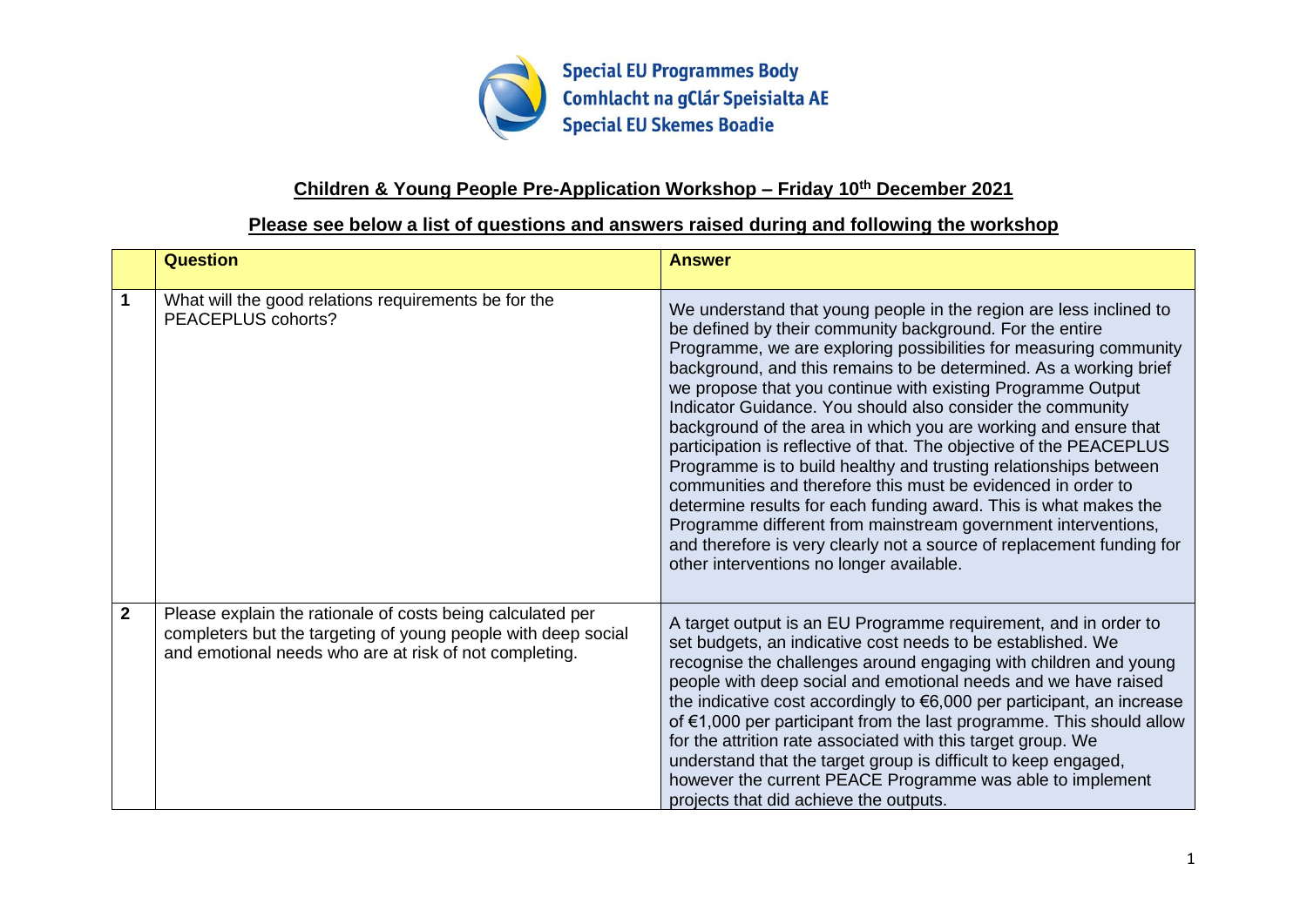

| $\mathbf{3}$            | Can bids be submitted across multiple streams within the<br>PEACEPLUS Programme, and, if so, what is the process for this<br>when the streams are being released at different times? For<br>example, we want to get people involved in activities that benefit<br>the wellbeing of young people and communities and also<br>increase biodiversity, but it appears that these outcomes are<br>funded separately. | Each thematic area will have a separate call and each area will<br>require a separate application. Bids from the same organisation can<br>be made to more than one part of the programme. However, you<br>should carefully consider your capacity as a Lead Partner in<br>managing more than one project, especially if they are all of<br>significant scale. Thematic Area 3.2 has a sharp focus on the five<br>areas of: building good relations, citizenship, personal development,<br>employability skills, and positive progression. If your project is not<br>directly contributing to all five, then this is most likely not the theme<br>for you. If, as an organisation, your work delivers results for one or<br>more of these themes, then you may wish to be part of a project<br>partnership or look to another investment area of the programme. |
|-------------------------|-----------------------------------------------------------------------------------------------------------------------------------------------------------------------------------------------------------------------------------------------------------------------------------------------------------------------------------------------------------------------------------------------------------------|----------------------------------------------------------------------------------------------------------------------------------------------------------------------------------------------------------------------------------------------------------------------------------------------------------------------------------------------------------------------------------------------------------------------------------------------------------------------------------------------------------------------------------------------------------------------------------------------------------------------------------------------------------------------------------------------------------------------------------------------------------------------------------------------------------------------------------------------------------------|
| $\overline{\mathbf{4}}$ | I work with a group of researchers at Ulster University focusing<br>on the marginalisation of post-primary pupils from different<br>migrant backgrounds - including those who are asylum seekers<br>and refugees. I wonder if this call for funding is suitable for our<br>type of research.                                                                                                                    | This is not a research call; this is hands-on programme delivery. It<br>could be that you may be suited as a project partner. You should<br>refer to the Potential Partner Notice Board on our website<br>(https://seupb.eu/events/latest-events) and open a conversation with<br>those organisations whose details you will find there.                                                                                                                                                                                                                                                                                                                                                                                                                                                                                                                       |
| 5                       | How does SEUPB envision the programme being person-<br>centred and needs-led when there are still restrictions around<br>minimum hour requirement and length of intervention?                                                                                                                                                                                                                                   | The success of previous youth programmes has shown that a<br>quality programme can be young-person centred and needs-led,<br>whilst being shaped according to the indicative model of suggested<br>contact hours and programme duration. Each project should be<br>designed to take account of these factors.                                                                                                                                                                                                                                                                                                                                                                                                                                                                                                                                                  |
| 6                       | How is SEUPB going to manage the geographical distribution of<br>the projects to ensure there is no saturation in main areas $-$ i.e.,<br>Belfast?                                                                                                                                                                                                                                                              | That aspect of achieving regional balance is the responsibility of<br>SEUPB, and this will be taken account of in the development stage<br>and the Call itself. SEUPB must also ensure complementarity with<br>other funding Programmes for young people available in areas.                                                                                                                                                                                                                                                                                                                                                                                                                                                                                                                                                                                   |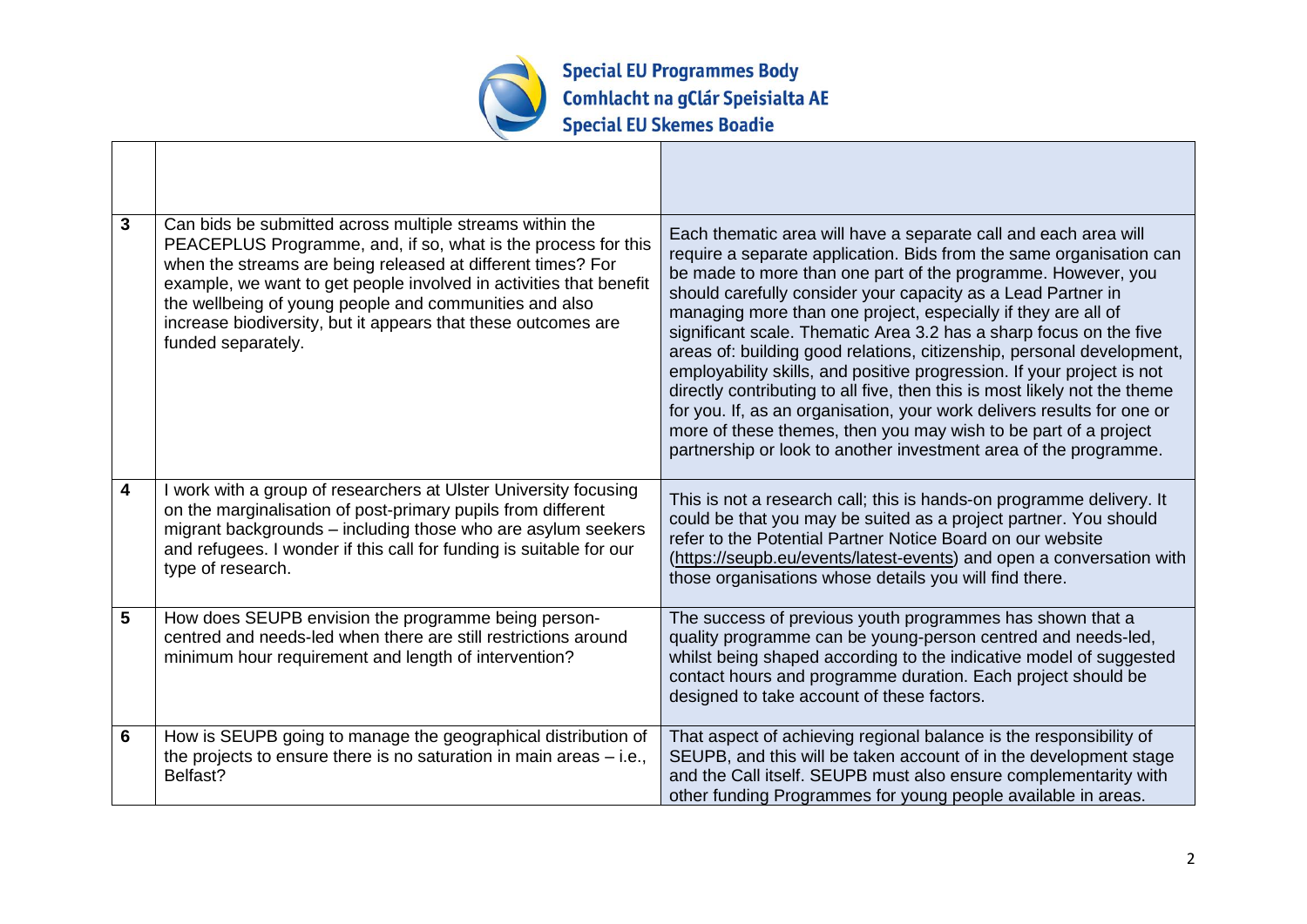

| $\overline{7}$  | Not everyone might be familiar with SEUPB structures/functions.<br>It might be useful to take a moment to explain what JS stands<br>for and what its role/function in PEACEPLUS will be - especially<br>in the application process.                                                                              | The JS stands for the Joint Secretariat and is a Directorate within<br>SEUPB which essentially is the direct contact for projects. The JS is<br>responsible for reviewing applications and presenting them to a<br>Steering Committee for decision. Once a grant is awarded,<br>personnel within the JS will work with the Lead Partner to ensure the<br>project is delivered according to EU rules.<br>The MA stands for Managing Authority, and this directorate within<br>SEUPB is responsible for the management of the Programme<br>overall. |
|-----------------|------------------------------------------------------------------------------------------------------------------------------------------------------------------------------------------------------------------------------------------------------------------------------------------------------------------|---------------------------------------------------------------------------------------------------------------------------------------------------------------------------------------------------------------------------------------------------------------------------------------------------------------------------------------------------------------------------------------------------------------------------------------------------------------------------------------------------------------------------------------------------|
| 8               | A small grants programme has been mentioned in Eimear's<br>presentation, can you tell us more about that? Will there be a<br>small grants programme as part of Theme 3 - Empowering and<br>Investing in our Young People? What size or scale of grants<br>might it offer?                                        | There is no small grants programme within the Children and Young<br>People theme. Investment Area 1.2 (Empowering Communities)<br>contains a small grants programme to support the delivery of<br>people-to-people projects by local community organisations. Grants<br>will be up to a maximum of €100,000, and this theme is currently<br>under development.                                                                                                                                                                                    |
| 9               | What is meant by the Lead Partner 'accepting risk' in relation to<br>claims? Is a Lead Partner responsible for reimbursing losses of<br>other partners?                                                                                                                                                          | In signing the Letter of Offer, the Lead Partner accepts overall<br>responsibility for ensuring implementation of the entire project. It is a<br>significant role, and the Lead Partner should put in place a<br>partnership agreement, in order to manage that responsibility.                                                                                                                                                                                                                                                                   |
| 10 <sup>°</sup> | Will there still be Incentive payments?<br>Is there any indication that DfE will return with Incentive<br>payments?<br>Will participants be paid a fee (typically an EMA-type payment)<br>on the programme?                                                                                                      | Incentive payments are not eligible as part of the EU funding.<br>Whether or not these sit outside of the programme and will be paid<br>by DfE is a matter for the Department. SEUPB are currently aware<br>DfE are looking into this matter and a decision on this is anticipated<br>prior to the Call launch.                                                                                                                                                                                                                                   |
| 11              | I am concerned that community-based charitable training<br>providers will be overlooked during the calls. We have hundreds<br>of student participants registered but also run a wide-range of<br>non-formal enrichment activities. Can the body give us any<br>comfort that we will be considered comparatively? | A Lead Partner will be an organisation who can handle the<br>governance associated with a project of significant size and value<br>and can manage the outputs and results for the young people<br>concerned. Smaller, community-based organisations may<br>participate as partners, or they may apply directly to the small grants                                                                                                                                                                                                                |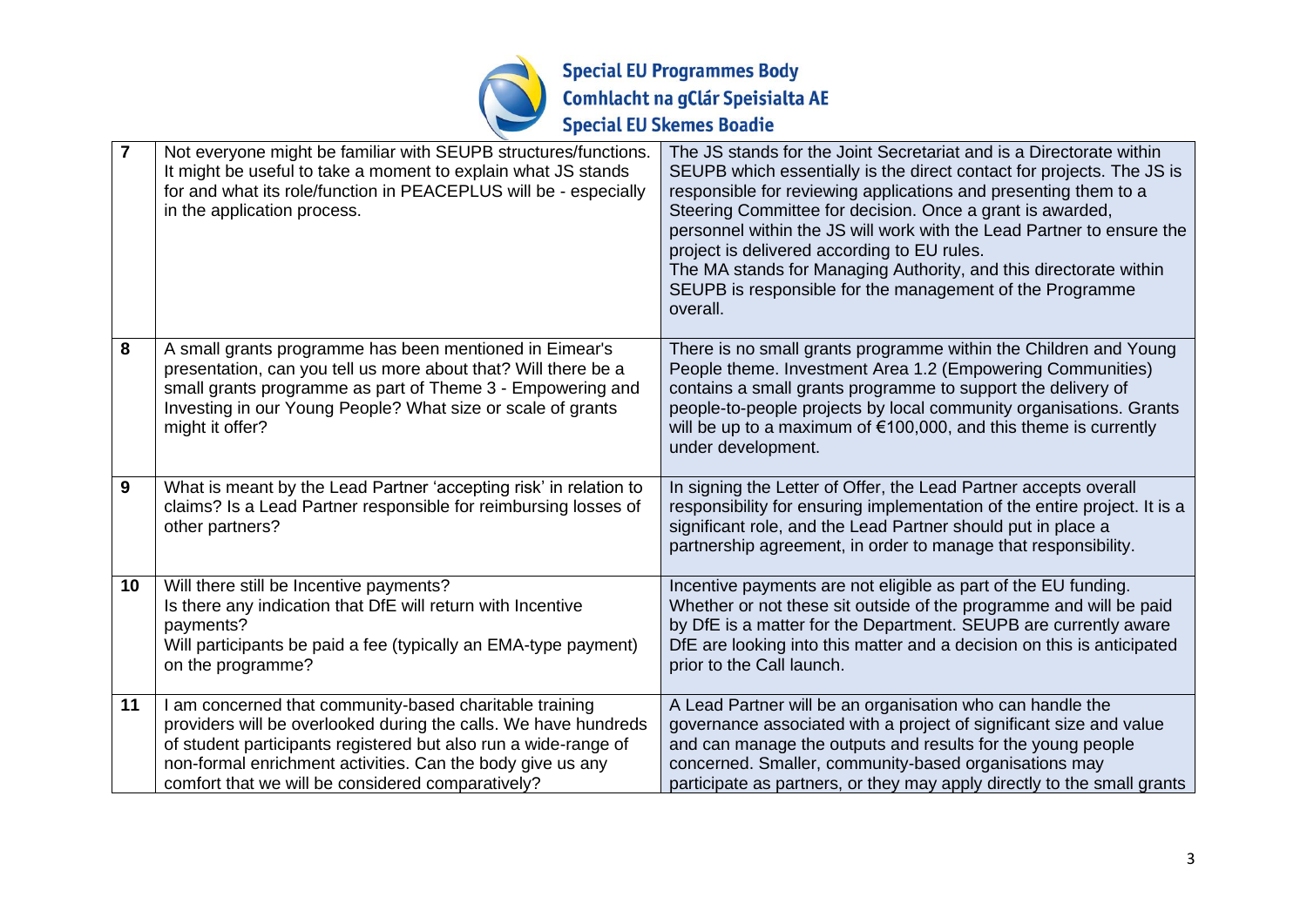

|    |                                                                                                                         | programme within Investment Area 1.2 (Empowering Communities)<br>when it opens. There are also opportunities within the PEACEPLUS<br>Local Development Plan, which is currently under development by<br>each Council, and must be co-designed with the local community.                                                                                                                                                                                                                                                                                                                                                                                                                                                                                                                                                                                                                                                 |
|----|-------------------------------------------------------------------------------------------------------------------------|-------------------------------------------------------------------------------------------------------------------------------------------------------------------------------------------------------------------------------------------------------------------------------------------------------------------------------------------------------------------------------------------------------------------------------------------------------------------------------------------------------------------------------------------------------------------------------------------------------------------------------------------------------------------------------------------------------------------------------------------------------------------------------------------------------------------------------------------------------------------------------------------------------------------------|
| 12 | Will the claims process be faster in PEACEPLUS?                                                                         | The turnaround time for payment of claims is linked to the quality<br>and eligibility of those claims. SEUPB are reviewing all aspects of<br>the funding administration to see if efficiencies can be achieved.                                                                                                                                                                                                                                                                                                                                                                                                                                                                                                                                                                                                                                                                                                         |
| 13 | Will there be a return and increase of the upfront payments<br>(possibly annually) to assist with Cashflow in projects? | SEUPB would advise that Lead Partners should not rely on<br>advances for cash flow and should have sufficient funding in place<br>to be paid expenditure in arrears. However, SEUPB does<br>understand that investment in a new project can be a drain on cash<br>flow in an organisation, and we are considering the use of advance<br>payments to aid cash flow before the claim can be submitted and<br>repaid.<br>SEUPB implemented a system of making COVID emergency<br>payments to projects during the pandemic to assist with cash flow<br>and non-access to paperwork in offices. These were always seen as<br>a short-term measure, and it has not yet been determined if they will<br>be needed in PEACEPLUS.<br>It is expected that wider use of Simplified Cost Options (SCOs) and<br>procurement in the PEACEPLUS programme will have the effect of<br>speeding up the certification and payment process. |
| 14 | Could SEUPB consider a loan function during the period of<br>funding for organisation?                                  | The SEUPB cannot provide loans to projects.                                                                                                                                                                                                                                                                                                                                                                                                                                                                                                                                                                                                                                                                                                                                                                                                                                                                             |
| 15 | Can you be a Lead Partner and Project Partner on differing<br>projects within the CYP strand?                           | Depending upon the capacity of your organisation, it may be<br>possible to be both Lead Partner and Project Partner within different                                                                                                                                                                                                                                                                                                                                                                                                                                                                                                                                                                                                                                                                                                                                                                                    |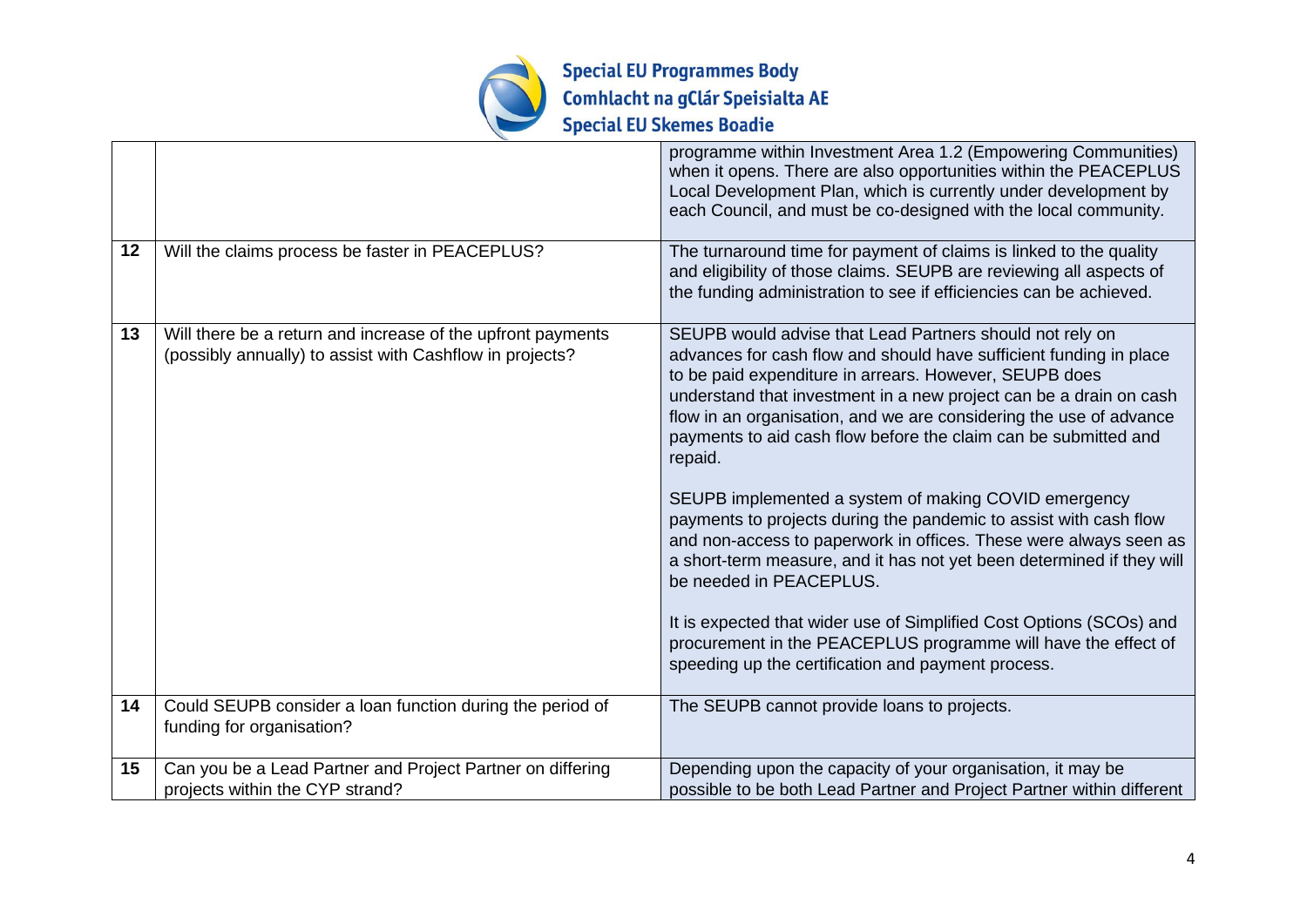

|    |                                                                                                                                                                                                                                                       | Investment Areas of Theme 3 (Children and Young People). SEUPB<br>will consider this when assessing the governance of each proposed<br>partnership, however there is no restriction to an organisation doing<br>this.                                                                                                                                                                                                                                                                                                                                                                                                                                                                                                                                                                              |
|----|-------------------------------------------------------------------------------------------------------------------------------------------------------------------------------------------------------------------------------------------------------|----------------------------------------------------------------------------------------------------------------------------------------------------------------------------------------------------------------------------------------------------------------------------------------------------------------------------------------------------------------------------------------------------------------------------------------------------------------------------------------------------------------------------------------------------------------------------------------------------------------------------------------------------------------------------------------------------------------------------------------------------------------------------------------------------|
| 16 | Is it possible for young people to participate more than once with<br>differing projects? If not, can we have a system in place to<br>quickly assess if a YP have been a completer?                                                                   | The young person can only be counted once. They should declare if<br>they have been on any of the other projects and this can be<br>checked by reviewing the ULN system in Northern Ireland and<br>checking with other projects through the young person's unique ID<br>in Ireland.                                                                                                                                                                                                                                                                                                                                                                                                                                                                                                                |
| 17 | Is it possible to partner with other organisations outside of N.<br>Ireland and the border region of Ireland e.g., Eco-villages and<br>International Communities who have a lot of experience working<br>with diversity and promoting sustainability? | Commission rules allow for participation with partners outside of<br>Northern Ireland and the six border counties. Involving partners from<br>outside the region should demonstrate a natural affiliation with the<br>Lead Partner and must show that their participation also can bring<br>additional benefits for the programme area that could not otherwise<br>be gained without their taking part. SEUPB encourages such natural<br>collaborations.<br>It is important to note that SEUPB is not being prescriptive as to the<br>nature of the project activities. However, please remember that your<br>project must have the prime objective of building peace and positive<br>community relationships. The activity to do this is not the primary<br>objective of the PEACEPLUS Programme. |
| 18 | As mentioned, 'one size does not fit all'. Does the theme and<br>area allow for alternative complementary programming that<br>doesn't fit in with a 3-4 day per week contact, 250hrs?                                                                 | This is an indicative number of contact days and hours for a youth<br>programme, and it is anticipated that most will fit this model.<br>However, we understand that some adjustment may be required<br>according to the needs of the young person, and as long as the<br>project can demonstrate and evidence that the programme of<br>activity will make a sustained impact on the young person, other<br>structures will be considered. Another aspect to consider is any<br>negative effect on the welfare payments for the young person.                                                                                                                                                                                                                                                      |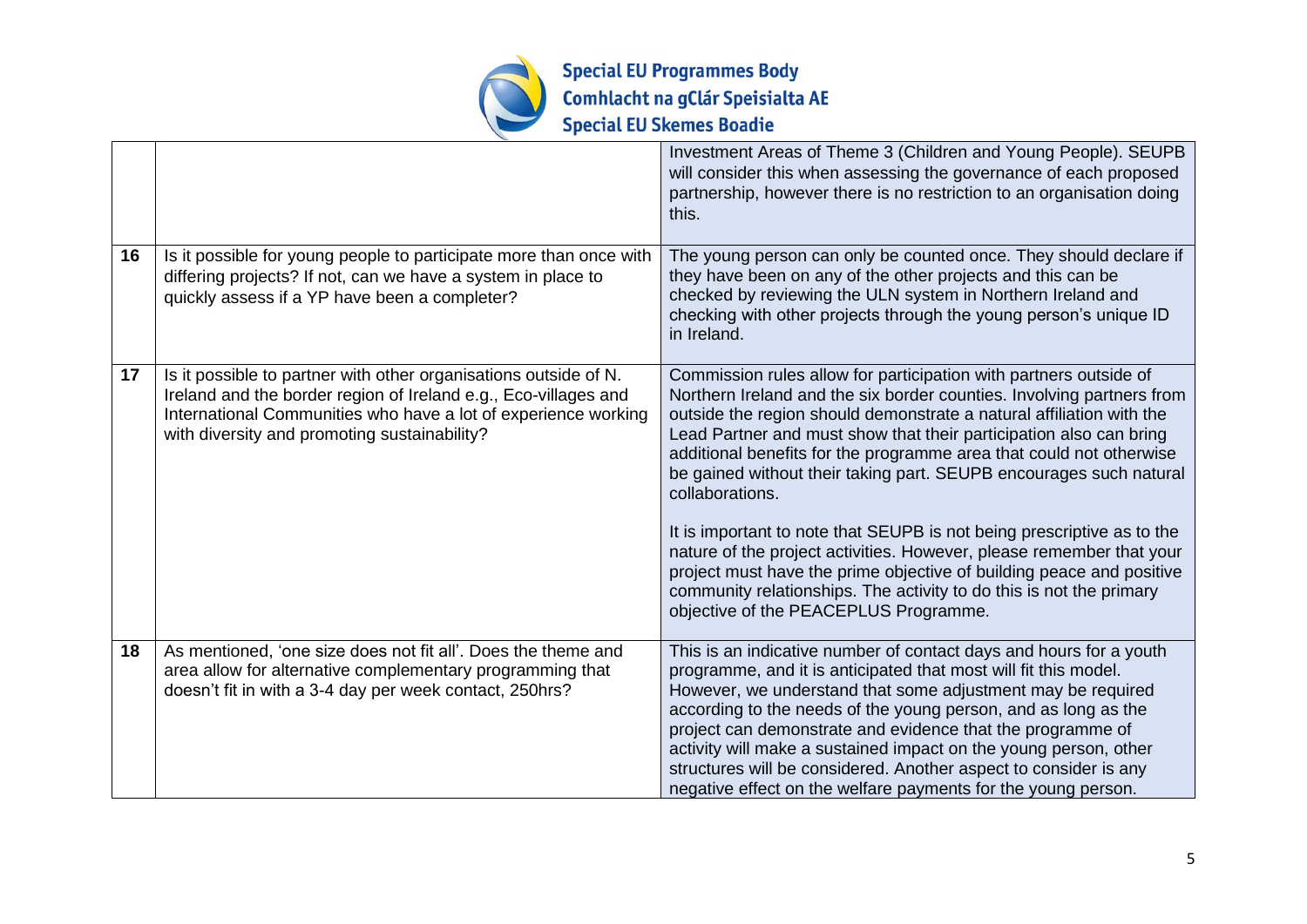

| 19 | I work with young people with intellectual disabilities, and many<br>with Down Syndrome and autism have displayed very<br>aggressive behaviour over the past 20 months of COVID-19.<br>Isolation, lack of understanding, and fear have all contributed to<br>this. We are very active socially online, but it has its limitations.<br>Maybe I can take the material delivered in the workshop and<br>adapt it for our members. | We would welcome that adaptation of the materials provided, and if<br>you require any further assistance from us, please do not hesitate to<br>contact us.                                                                                                                                                                                                                                                                                                                                                                                                                                                                    |
|----|--------------------------------------------------------------------------------------------------------------------------------------------------------------------------------------------------------------------------------------------------------------------------------------------------------------------------------------------------------------------------------------------------------------------------------|-------------------------------------------------------------------------------------------------------------------------------------------------------------------------------------------------------------------------------------------------------------------------------------------------------------------------------------------------------------------------------------------------------------------------------------------------------------------------------------------------------------------------------------------------------------------------------------------------------------------------------|
| 20 | What do you see the role of Scotland being in this area? At OK<br>Positive and Bright Futures, we would be happy to speak to any<br>Lead Partners about collaborating on what is clearly a fantastic<br>project area.                                                                                                                                                                                                          | Commission rules allow for participation with partners outside of<br>Northern Ireland and the six border counties of Ireland. Involving<br>partners from outside the region should demonstrate a natural<br>affiliation with the Lead Partner and must show that their<br>participation can also bring additional benefits for the programme<br>area that could not otherwise be gained without their taking part.<br>SEUPB encourages such natural collaborations, please have a look<br>at the Potential Partner Notice Board on our website<br>(https://seupb.eu/events/latest-events) for collaboration<br>opportunities. |
| 21 | Is there a minimum number of partners?                                                                                                                                                                                                                                                                                                                                                                                         | There is no minimum number of partners. An organisation which is<br>cross-border and has the reach and ability to deliver to the target<br>group in question and deliver on the peace-building aspects<br>required in the PEACEPLUS Programme would be eligible on its<br>own.                                                                                                                                                                                                                                                                                                                                                |
| 22 | What is the expected timeframe for projects starting? I know<br>calls are in April 2022.                                                                                                                                                                                                                                                                                                                                       | We are hopeful that project activity for the PEACEPLUS Youth<br>Programme will begin before the end of 2022.                                                                                                                                                                                                                                                                                                                                                                                                                                                                                                                  |
| 23 | Do you have to complete a concept note to be eligible to apply<br>when the call formally opens?                                                                                                                                                                                                                                                                                                                                | You do not need to have completed a concept note to make an<br>application when the call opens. However, we would strongly<br>recommend that you take advantage of the support which is being<br>offered as part of this pre-development stage, and all information<br>related to concept ideas will be kept confidential.                                                                                                                                                                                                                                                                                                    |